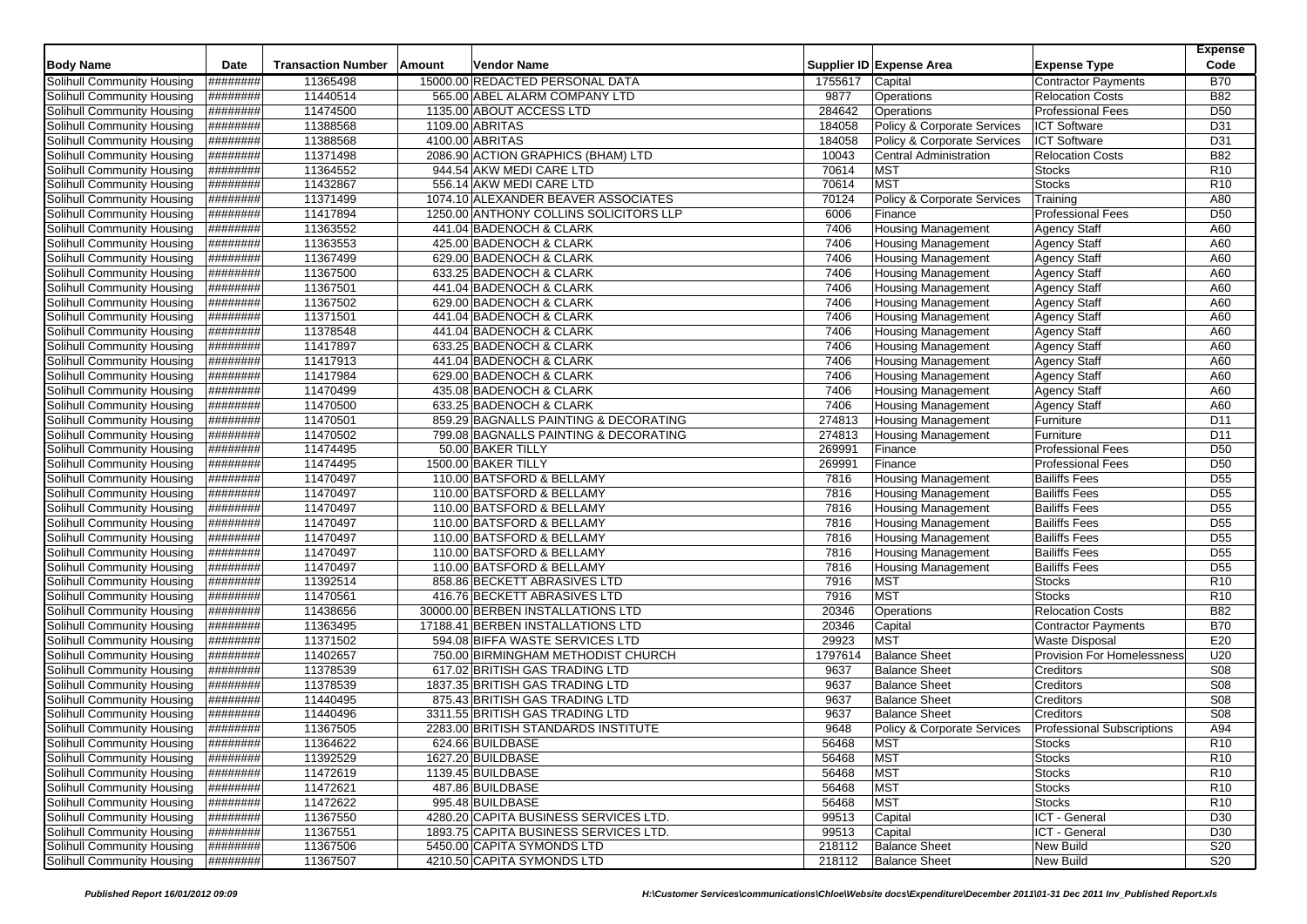|                                   | Date      | <b>Transaction Number</b> |        | Vendor Name                                       |         |                             |                                    | <b>Expense</b><br>Code |
|-----------------------------------|-----------|---------------------------|--------|---------------------------------------------------|---------|-----------------------------|------------------------------------|------------------------|
| <b>Body Name</b>                  |           |                           | Amount |                                                   |         | Supplier ID Expense Area    | <b>Expense Type</b>                |                        |
| Solihull Community Housing        | ########  | 11367539                  |        | 1355.25 CAPITA SYMONDS LTD                        | 218112  | <b>Balance Sheet</b>        | New Build                          | <b>S20</b>             |
| Solihull Community Housing        | ########  | 11388561                  |        | 681.04 CARETECH (UK) LTD                          | 1610610 | Capital                     | <b>Contractor Payments</b>         | <b>B70</b>             |
| Solihull Community Housing        | ########  | 11442497                  |        | 800.00 CENTRAL CONSULTANCY & TRAINING LTD         | 261151  | Central Administration      | Training                           | A80                    |
| Solihull Community Housing        | ########  | 11472626                  |        | 804.00 CENTRAL EXTRUSIONS LTD                     | 452597  | <b>MST</b>                  | <b>Stocks</b>                      | R <sub>10</sub>        |
| Solihull Community Housing        | ########  | 11371503                  |        | 3000.00 CENTRAL HOUSING INVESTMENT CONSORTIUM LTD | 1696615 | <b>MST</b>                  | <b>Internal Works</b>              | <b>B31</b>             |
| Solihull Community Housing        | ########  | 11404498                  |        | 1595.00 CHUBB ELECTRONIC SECURITY SYSTEMS LTD     | 189539  | <b>Housing Management</b>   | Equipment Maintenance              | D17                    |
| Solihull Community Housing        | ########  | 11438658                  |        | 4089.00 CHUBB ELECTRONIC SECURITY SYSTEMS LTD     | 189539  | <b>Housing Management</b>   | Equipment Maintenance              | D17                    |
| Solihull Community Housing        | ########  | 11443561                  |        | 3214.53 CHUBB FIRE LTD                            | 11217   | Operations                  | Other Building costs               | <b>B39</b>             |
| Solihull Community Housing        | ########  | 11378578                  |        | 971.75 CITY ELECTRICAL FACTORS LTD                | 9948    | Operations                  | <b>Utility Related Works</b>       | <b>B34</b>             |
| Solihull Community Housing        | ########  | 11378580                  |        | 599.70 CITY ELECTRICAL FACTORS LTD                | 9948    | Operations                  | <b>Utility Related Works</b>       | <b>B34</b>             |
| Solihull Community Housing        | ########  | 11414667                  |        | 13500.00 CLEARWATER TECHNOLOGY LTD                | 121213  | Capital                     | <b>Contractor Payments</b>         | <b>B70</b>             |
| Solihull Community Housing        | ########  | 11414668                  |        | 13500.00 CLEARWATER TECHNOLOGY LTD                | 121213  | Capital                     | <b>Contractor Payments</b>         | <b>B70</b>             |
| Solihull Community Housing        | ########  | 11414693                  |        | 500.00 CLEARWATER TECHNOLOGY LTD                  | 121213  | Capital                     | <b>Contractor Payments</b>         | <b>B70</b>             |
| Solihull Community Housing        | ########  | 11414694                  |        | 500.00 CLEARWATER TECHNOLOGY LTD                  | 121213  | Capital                     | <b>Contractor Payments</b>         | <b>B70</b>             |
| Solihull Community Housing        | ########  | 11414695                  |        | 500.00 CLEARWATER TECHNOLOGY LTD                  | 121213  | Capital                     | <b>Contractor Payments</b>         | <b>B70</b>             |
| Solihull Community Housing        | ########  | 11414696                  |        | 500.00 CLEARWATER TECHNOLOGY LTD                  | 121213  | Capital                     | Contractor Payments                | <b>B70</b>             |
| Solihull Community Housing        | ########  | 11414697                  |        | 500.00 CLEARWATER TECHNOLOGY LTD                  | 121213  | Capital                     | <b>Contractor Payments</b>         | <b>B70</b>             |
| Solihull Community Housing        | ########  | 11414698                  |        | 500.00 CLEARWATER TECHNOLOGY LTD                  | 121213  | Capital                     | <b>Contractor Payments</b>         | <b>B70</b>             |
| Solihull Community Housing        | ########  | 11414699                  |        | 500.00 CLEARWATER TECHNOLOGY LTD                  | 121213  | Capital                     | <b>Contractor Payments</b>         | <b>B70</b>             |
| Solihull Community Housing        | ########  | 11414700                  |        | 500.00 CLEARWATER TECHNOLOGY LTD                  | 121213  | Capital                     | <b>Contractor Payments</b>         | <b>B70</b>             |
| Solihull Community Housing        | ########  | 11414701                  |        | 500.00 CLEARWATER TECHNOLOGY LTD                  | 121213  | Capital                     | <b>Contractor Payments</b>         | <b>B70</b>             |
| Solihull Community Housing        | ########  | 11414702                  |        | 500.00 CLEARWATER TECHNOLOGY LTD                  | 121213  | Capital                     | <b>Contractor Payments</b>         | <b>B70</b>             |
| Solihull Community Housing        | ########  | 11388801                  |        | 1093.89 COLLECTIVE ENTERPRISE LTD                 | 200600  | Finance                     | <b>ICT Consumables</b>             | D33                    |
| Solihull Community Housing        | ########  | 11388801                  |        | 60.00 COLLECTIVE ENTERPRISE LTD                   | 200600  | Finance                     | Printing                           | D80                    |
| Solihull Community Housing        | ########  | 11388801                  |        | 677.81 COLLECTIVE ENTERPRISE LTD                  | 200600  | Finance                     | Stationery                         | D <sub>25</sub>        |
| Solihull Community Housing        | ########  | 11428155                  |        | 2100.25 DAS TECHNOLOGY LTD                        | 1793614 | Operations                  | <b>Utility Related Works</b>       | <b>B34</b>             |
| <b>Solihull Community Housing</b> | ########  | 11417987                  |        | 2000.00 DATADAY SOLUTION PARTNERS 1996            | 61373   | MST                         | <b>ICT Software</b>                | D31                    |
| Solihull Community Housing        | ########  | 11378582                  |        | 512.50 DEFENCE SECURITY (INSTALLATIONS) LTD       | 188522  | Operations                  | <b>General Building Costs</b>      | <b>B30</b>             |
| Solihull Community Housing        | ########  | 11370517                  |        | 469.08 DELAWARE COMMUNICATIONS PLC                | 125616  | Operations                  | <b>Utility Related Works</b>       | <b>B34</b>             |
| Solihull Community Housing        | ########  | 11436578                  |        | 513.30 DELAWARE COMMUNICATIONS PLC                | 125616  | Operations                  | <b>Utility Related Works</b>       | <b>B34</b>             |
| Solihull Community Housing        | ########  | 11371505                  |        | 5975.00 DLA PIPER UK LLP                          | 147168  | Policy & Corporate Services | <b>Professional Fees</b>           | D <sub>50</sub>        |
| Solihull Community Housing        | ########  | 11432888                  |        | 1000.00 DOORFIT PRODUCTS LTD                      | 5228    | <b>MST</b>                  | Stocks                             | R <sub>10</sub>        |
| Solihull Community Housing        | ########  | 11432890                  |        | 442.50 DOORFIT PRODUCTS LTD                       | 5228    | <b>MST</b>                  | Stocks                             | R <sub>10</sub>        |
| Solihull Community Housing        | ########  | 11371495                  |        | 561.84 DR GAIL YOUNG                              | 221701  | <b>Housing Management</b>   | <b>Tenant Medicals</b>             | D63                    |
| Solihull Community Housing        | ########  | 11452519                  |        | 513.47 DRAINTECH SERVICES (MIDLANDS) LTD          | 338596  | <b>MST</b>                  | Other Works                        | <b>B32</b>             |
| Solihull Community Housing        | ########  | 11378607                  |        | 1100.00 ECLIPSE ACCESS SOLUTIONS LTD              | 141696  | Capital                     | <b>Contractor Payments</b>         | <b>B70</b>             |
| Solihull Community Housing        | ########  | 11436581                  |        | 4495.00 ECLIPSE ACCESS SOLUTIONS LTD              | 141696  | Capital                     | <b>Contractor Payments</b>         | <b>B70</b>             |
| Solihull Community Housing        | ########  | 11443595                  |        | 1597.00 ECLIPSE ACCESS SOLUTIONS LTD              | 141696  | Capital                     | <b>Contractor Payments</b>         | <b>B70</b>             |
| Solihull Community Housing        | ########  | 11371507                  |        | 488.40 EDEN BROWN RECRUITMENT LTD                 | 5333    | <b>MST</b>                  | <b>Agency Staff</b>                | A60                    |
| Solihull Community Housing        | ########  | 11474520                  |        | 475.20 EDEN BROWN RECRUITMENT LTD                 | 5333    | <b>MST</b>                  | <b>Agency Staff</b>                | A60                    |
| Solihull Community Housing        | ########  | 11371506                  |        | 1972.79 EDF ENERGY 1 LTD                          | 135472  | <b>Housing Management</b>   | Electricity                        | <b>B11</b>             |
| Solihull Community Housing        | ########  | 11378609                  |        | 1461.00 EDMUNDSON HARDING                         | 232939  | Operations                  | <b>Utility Related Works</b>       | <b>B34</b>             |
| Solihull Community Housing        | ########  | 11404607                  |        | 3497.13 ELDERCARE                                 | 78964   | <b>Housing Management</b>   | <b>Other Supplies And Services</b> | D90                    |
| Solihull Community Housing        | ########  | 11404610                  |        | 3523.09 ELDERCARE                                 | 78964   | Housing Management          | Other Supplies And Services        | D90                    |
| Solihull Community Housing        | ########  | 11470503                  |        | 5218.74 ENTERPRISE MANAGED SERVICES LTD           | 206418  | <b>MST</b>                  | <b>Waste Disposal</b>              | E20                    |
| Solihull Community Housing        | ########  | 11363561                  |        | 495.00 EXPRESS LIFT ALLIANCE                      | 281698  | Capital                     | Contractor Payments                | B70                    |
| Solihull Community Housing        | ########  | 11378536                  |        | 700.00 FAMILY CARE TRUST (SOLIHULL)               | 5472    | <b>Housing Management</b>   | <b>Grounds Maintenance</b>         | <b>B40</b>             |
| Solihull Community Housing        | ########  | 11402686                  |        | 2418.26 FRANK HASLAM MILAN & CO LTD               | 72139   | Capital                     | <b>Contractor Payments</b>         | <b>B70</b>             |
| Solihull Community Housing        | ########  | 11402689                  |        | 18258.64 FRANK HASLAM MILAN & CO LTD              | 72139   | Capital                     | <b>Contractor Payments</b>         | <b>B70</b>             |
| Solihull Community Housing        | ########  | 11388574                  |        | 441.67 FURNDEX DISCOUNT FURNITURE                 | 109970  | Housing Management          | <b>Fixtures &amp; Fittings</b>     | <b>B91</b>             |
| Solihull Community Housing        | ########  | 11378611                  |        | 3855.87 HAMMOND LUBRICANTS & CHEMICALS LTD        | 1120597 | Housing Management          | <b>Materials</b>                   | D <sub>13</sub>        |
| Solihull Community Housing        | ########  | 11387615                  |        | 4347.00 HANDICARE ACCESSIBILITY LTD               | 277953  | Capital                     | <b>Contractor Payments</b>         | <b>B70</b>             |
| Solihull Community Housing        | ######### | 11442513                  |        | 3279.00 HANDICARE ACCESSIBILITY LTD               | 277953  | Capital                     | Contractor Payments                | <b>B70</b>             |
| Solihull Community Housing        | ########  | 11378615                  |        | 24775.00 HARDALL INTERNATIONAL LIMITED            | 73091   | Capital                     | <b>Contractor Payments</b>         | <b>B70</b>             |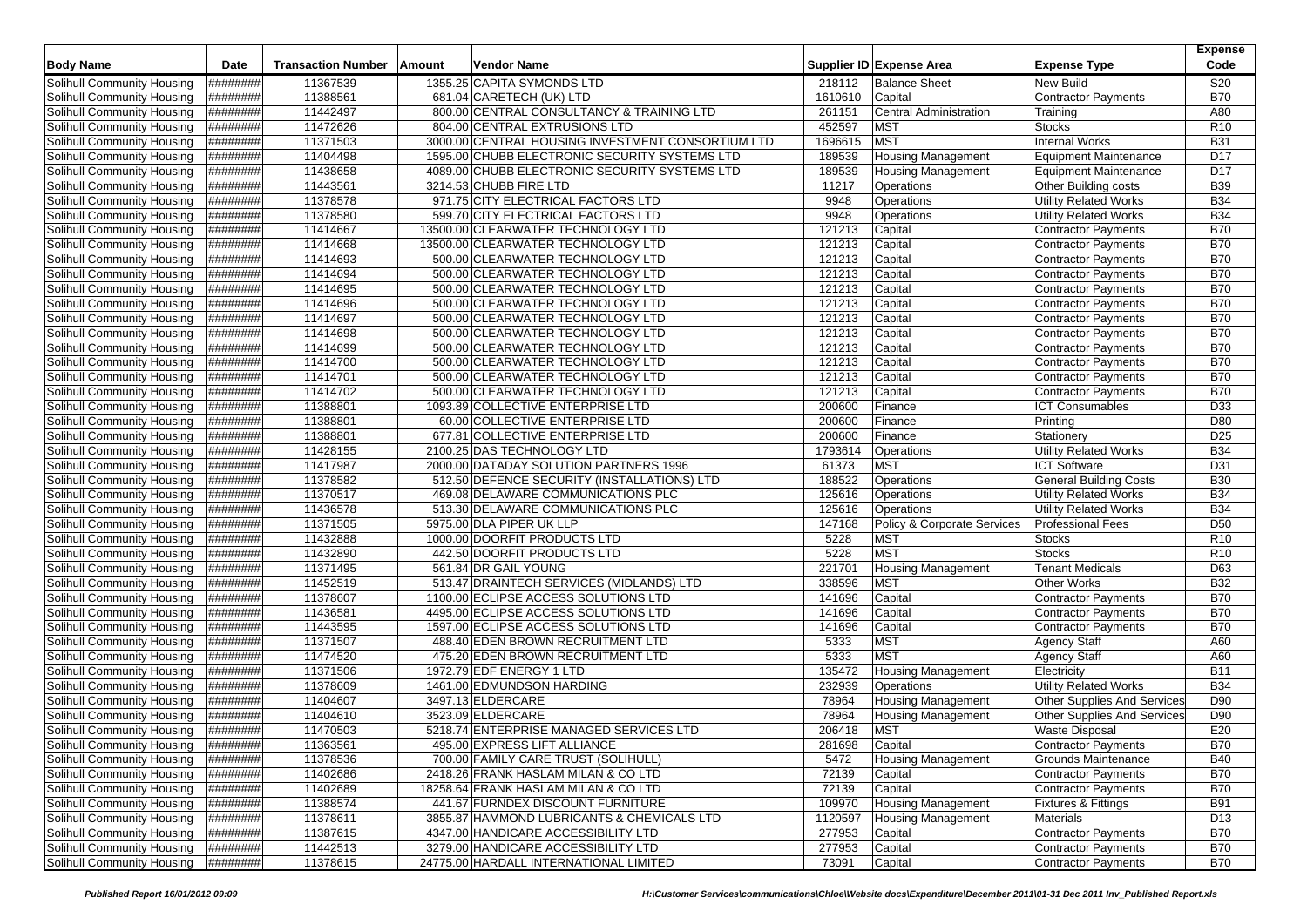| <b>Body Name</b>                  | Date      | <b>Transaction Number</b> | Amount | Vendor Name                                     |             | Supplier ID Expense Area    | <b>Expense Type</b>            | <b>Expense</b><br>Code |
|-----------------------------------|-----------|---------------------------|--------|-------------------------------------------------|-------------|-----------------------------|--------------------------------|------------------------|
| Solihull Community Housing        | ########  | 11438663                  |        | 3997.20 HERON PRESS                             | 42709       | Policy & Corporate Services | Printing                       | D80                    |
| Solihull Community Housing        | ########  | 11438665                  |        | 67.80 HERON PRESS                               | 42709       | Policy & Corporate Services | Printing                       | D80                    |
| Solihull Community Housing        | ########  | 11438665                  |        | 1522.20 HERON PRESS                             | 42709       | Policy & Corporate Services | Printing                       | D80                    |
| Solihull Community Housing        | ########  | 11438667                  |        | 1560.00 HERON PRESS                             | 42709       | Policy & Corporate Services | Printing                       | D80                    |
| Solihull Community Housing        | ########  | 11438671                  |        | 870.00 HERON PRESS                              | 42709       | Policy & Corporate Services | Printing                       | D80                    |
| Solihull Community Housing        | ########  | 11414717                  |        | 1316.50 HQN LTD                                 | 120599      | Policy & Corporate Services | Training                       | A80                    |
| Solihull Community Housing        | ########  | 11367542                  |        | 643.13 JAMES ANDREWS RECRUITMENT SOLUTIONS LTD  | 673596      | <b>Housing Management</b>   | <b>Agency Staff</b>            | A60                    |
| Solihull Community Housing        | ########  | 11418035                  |        | 665.00 JAMES ANDREWS RECRUITMENT SOLUTIONS LTD  | 673596      | <b>Housing Management</b>   | Agency Staff                   | A60                    |
| Solihull Community Housing        | ########  | 11363837                  |        | 1012.94 JEWSON LTD                              | 6111        | <b>MST</b>                  | <b>Stocks</b>                  | R <sub>10</sub>        |
| Solihull Community Housing        | ########  | 11363838                  |        | 782.81 JEWSON LTD                               | 6111        | <b>MST</b>                  | Stocks                         | R10                    |
| Solihull Community Housing        | ########  | 11393822                  |        | 654.75 JEWSON LTD                               | 6111        | <b>MST</b>                  | <b>Stocks</b>                  | R <sub>10</sub>        |
| Solihull Community Housing        | ########  | 11393825                  |        | 1130.20 JEWSON LTD                              | 6111        | <b>MST</b>                  | <b>Stocks</b>                  | R <sub>10</sub>        |
| Solihull Community Housing        | ########  | 11432901                  |        | 1305.30 JEWSON LTD                              | 6111        | <b>MST</b>                  | <b>Stocks</b>                  | R <sub>10</sub>        |
| Solihull Community Housing        | ########  | 11432915                  |        | 548.40 JEWSON LTD                               | 6111        | <b>MST</b>                  | <b>Stocks</b>                  | R <sub>10</sub>        |
| Solihull Community Housing        | ########  | 11472646                  |        | 1108.10 JEWSON LTD                              | 6111        | <b>MST</b>                  | <b>Stocks</b>                  | R <sub>10</sub>        |
| Solihull Community Housing        | ########  | 11472650                  |        | 655.90 JEWSON LTD                               | 6111        | <b>MST</b>                  | <b>Stocks</b>                  | R <sub>10</sub>        |
| Solihull Community Housing        | ########  | 11472651                  |        | 798.64 JEWSON LTD                               | 6111        | <b>MST</b>                  | <b>Stocks</b>                  | R <sub>10</sub>        |
| Solihull Community Housing        | ########  | 11438646                  |        | 754.00 JOCELYNE FILDES                          | 222213      | Policy & Corporate Services | Printing                       | D80                    |
| Solihull Community Housing        | ########  | 11365634                  |        | 525.00 REDACTED PERSONAL DATA                   | 1772625     | <b>Balance Sheet</b>        | Provision For Homelessness     | U20                    |
| Solihull Community Housing        | ########  | 11474528                  |        | 455.69 K D ELECTRICAL MAINTENANCE SERVICES LTD  | 1796617     | <b>MST</b>                  | <b>Internal Works</b>          | <b>B31</b>             |
| Solihull Community Housing        | ########  | 11474535                  |        | 437.19 K D ELECTRICAL MAINTENANCE SERVICES LTD  | 1796617     | <b>MST</b>                  | <b>Internal Works</b>          | <b>B31</b>             |
| Solihull Community Housing        | ########  | 11444534                  |        | 1650.00 K D ELECTRICAL MAINTENANCE SERVICES LTD | 1796617     | Capital                     | <b>Contractor Payments</b>     | <b>B70</b>             |
| Solihull Community Housing        | ########  | 11444532                  |        | 513.54 K D ELECTRICAL MAINTENANCE SERVICES LTD  | 1796617     | <b>MST</b>                  | <b>Internal Works</b>          | <b>B31</b>             |
| Solihull Community Housing        | ########  | 11444520                  |        | 655.68 K D ELECTRICAL MAINTENANCE SERVICES LTD  | 1796617     | <b>MST</b>                  | <b>Internal Works</b>          | <b>B31</b>             |
| Solihull Community Housing        | ########  | 11462519                  |        | 3250.58 K D ELECTRICAL MAINTENANCE SERVICES LTD | 1796617     | Operations                  | <b>Utility Related Works</b>   | <b>B34</b>             |
| Solihull Community Housing        | ########  | 11462520                  |        | 1693.12 K D ELECTRICAL MAINTENANCE SERVICES LTD | 1796617     | Operations                  | <b>Utility Related Works</b>   | <b>B34</b>             |
| <b>Solihull Community Housing</b> | ########  | 11462521                  |        | 1034.16 K D ELECTRICAL MAINTENANCE SERVICES LTD | 1796617     | Operations                  | <b>Utility Related Works</b>   | <b>B34</b>             |
| Solihull Community Housing        | ########  | 11462523                  |        | 1706.08 K D ELECTRICAL MAINTENANCE SERVICES LTD | 1796617     | Operations                  | <b>Utility Related Works</b>   | <b>B34</b>             |
| Solihull Community Housing        | ########  | 11462524                  |        | 130.03 K D ELECTRICAL MAINTENANCE SERVICES LTD  | 1796617     | Operations                  | <b>Utility Related Works</b>   | <b>B34</b>             |
| Solihull Community Housing        | ########  | 11462524                  |        | 2660.45 K D ELECTRICAL MAINTENANCE SERVICES LTD | 1796617     | Operations                  | <b>Utility Related Works</b>   | <b>B34</b>             |
| Solihull Community Housing        | ########  | 11462503                  |        | 1198.31 K D ELECTRICAL MAINTENANCE SERVICES LTD | 1796617     | <b>MST</b>                  | Voids                          | <b>B38</b>             |
| Solihull Community Housing        | ########  | 11462504                  |        | 250.65 K D ELECTRICAL MAINTENANCE SERVICES LTD  | 1796617     | <b>MST</b>                  | Voids                          | <b>B38</b>             |
| Solihull Community Housing        | ########  | 11462505                  |        | 837.11 K D ELECTRICAL MAINTENANCE SERVICES LTD  | 1796617     | <b>MST</b>                  | Voids                          | <b>B38</b>             |
| Solihull Community Housing        | ########  | 11462506                  |        | 1623.96 K D ELECTRICAL MAINTENANCE SERVICES LTD | 1796617     | <b>MST</b>                  | Voids                          | <b>B38</b>             |
| Solihull Community Housing        | ########  | 11462498                  |        | 111.00 K D ELECTRICAL MAINTENANCE SERVICES LTD  | 1796617     | <b>MST</b>                  | Other Building costs           | <b>B39</b>             |
| Solihull Community Housing        | ########  | 11462499                  |        | 222.00 K D ELECTRICAL MAINTENANCE SERVICES LTD  | 1796617     | <b>MST</b>                  | Other Building costs           | <b>B39</b>             |
| Solihull Community Housing        | ########  | 11462500                  |        | 148.00 K D ELECTRICAL MAINTENANCE SERVICES LTD  | 1796617     | <b>MST</b>                  | Other Building costs           | <b>B39</b>             |
| Solihull Community Housing        | ########  | 11462503                  |        | 738.44 K D ELECTRICAL MAINTENANCE SERVICES LTD  | 1796617     | <b>MST</b>                  | Voids                          | <b>B38</b>             |
| Solihull Community Housing        | ########  | 11462504                  |        | 397.85 K D ELECTRICAL MAINTENANCE SERVICES LTD  | 1796617     | <b>MST</b>                  | Voids                          | <b>B38</b>             |
| Solihull Community Housing        | ########  | 11462505                  |        | 559.71 K D ELECTRICAL MAINTENANCE SERVICES LTD  | 1796617     | <b>MST</b>                  | Voids                          | <b>B38</b>             |
| Solihull Community Housing        | ########  | 11462498                  |        | 888.00 K D ELECTRICAL MAINTENANCE SERVICES LTD  | 1796617     | <b>MST</b>                  | Other Building costs           | <b>B39</b>             |
| Solihull Community Housing        | ########  | 11462499                  |        | 259.00 K D ELECTRICAL MAINTENANCE SERVICES LTD  | 1796617     | <b>MST</b>                  | Other Building costs           | <b>B39</b>             |
| Solihull Community Housing        | ########  | 11462500                  |        | 444.00 K D ELECTRICAL MAINTENANCE SERVICES LTD  | 1796617     | <b>MST</b>                  | Other Building costs           | <b>B39</b>             |
| Solihull Community Housing        | ########  | 11440521                  |        | 451.67 KAYDEE                                   | 130437      | Finance                     | <b>Fixtures &amp; Fittings</b> | <b>B91</b>             |
| Solihull Community Housing        | ########  | 11388586                  |        | 426.14 KDE FACILITIES MANAGEMENT LTD            | 1385607     | <b>MST</b>                  | <b>Internal Works</b>          | <b>B31</b>             |
| Solihull Community Housing        | ########  | 11388588                  |        | 753.10 KDE FACILITIES MANAGEMENT LTD            | 1385607     | <b>MST</b>                  | <b>Internal Works</b>          | <b>B31</b>             |
| Solihull Community Housing        | ########  | 11474523                  |        | 766.99 KDE FACILITIES MANAGEMENT LTD            | 1385607     | <b>MST</b>                  | <b>Internal Works</b>          | <b>B31</b>             |
| Solihull Community Housing        | ########  | 11367543                  |        | 752.16 KDE FACILITIES MANAGEMENT LTD            | 1385607     | Operations                  | <b>Utility Related Works</b>   | <b>B34</b>             |
| Solihull Community Housing        | ########  | 11388660                  |        | 18.50 KDE FACILITIES MANAGEMENT LTD             | 1385607     | <b>MST</b>                  | Voids                          | <b>B38</b>             |
| Solihull Community Housing        | ########  | 11388662                  |        | 153.00 KDE FACILITIES MANAGEMENT LTD            | 1385607     | <b>MST</b>                  | Voids                          | <b>B38</b>             |
| Solihull Community Housing        | ########  | 11378621                  |        | 74.00 KDE FACILITIES MANAGEMENT LTD             | 1385607     | <b>MST</b>                  | Other Building costs           | <b>B39</b>             |
| Solihull Community Housing        | ########  | 11388660                  |        | 468.08 KDE FACILITIES MANAGEMENT LTD            | 1385607     | <b>MST</b>                  | Voids                          | <b>B38</b>             |
| Solihull Community Housing        | ######### | 11388662                  |        | 837.14 KDE FACILITIES MANAGEMENT LTD            | 1385607     | <b>MST</b>                  | Voids                          | <b>B38</b>             |
| Solihull Community Housing        | ######### | 11442529                  |        | 2010.70 KDE FACILITIES MANAGEMENT LTD           | 1385607 MST |                             | Voids                          | <b>B38</b>             |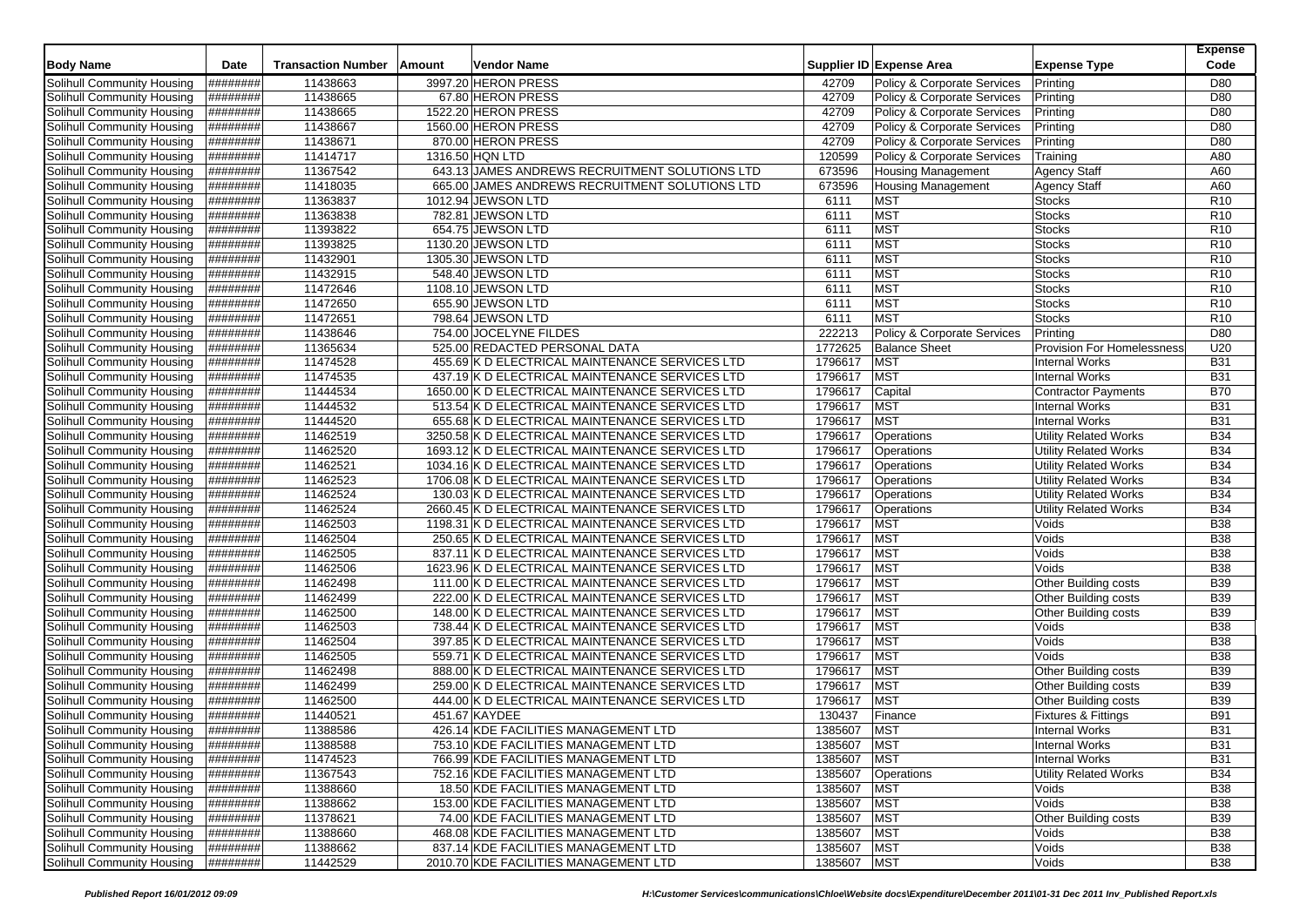|                                   |                 |                           |        |                                                    |         |                                        |                               | <b>Expense</b>  |
|-----------------------------------|-----------------|---------------------------|--------|----------------------------------------------------|---------|----------------------------------------|-------------------------------|-----------------|
| <b>Body Name</b>                  | Date            | <b>Transaction Number</b> | Amount | Vendor Name                                        |         | Supplier ID Expense Area               | <b>Expense Type</b>           | Code            |
| <b>Solihull Community Housing</b> | ########        | 11378621                  |        | 370.00 KDE FACILITIES MANAGEMENT LTD               | 1385607 | <b>MST</b>                             | Other Building costs          | <b>B39</b>      |
| Solihull Community Housing        | ########        | 11378620                  |        | 1570.00 KINGFISHER BUILDING & DRAINAGE             | 110882  | <b>MST</b>                             | <b>Internal Works</b>         | <b>B31</b>      |
| <b>Solihull Community Housing</b> | ########        | 11378623                  |        | 530.00 LANDMARK ENERGY                             | 165198  | Capital                                | <b>Contractor Payments</b>    | <b>B70</b>      |
| Solihull Community Housing        | ########        | 11388663                  |        | 4666.67 LEAN BUSINESS SOLUTIONS                    | 269984  | <b>MST</b>                             | Other Fees and Charges        | D <sub>59</sub> |
| Solihull Community Housing        | ########        | 11371521                  |        | 815.60 LEAPING FISH                                | 286195  | <b>Policy &amp; Corporate Services</b> | <b>Professional Fees</b>      | D <sub>50</sub> |
| Solihull Community Housing        | ########        | 11388806                  |        | 2400.00 LIBERATA UK LIMITED                        | 260485  | <b>Housing Management</b>              | Court Fees                    | D <sub>54</sub> |
| Solihull Community Housing        | ########        | 11405819                  |        | 438.00 LIFT & ENGINEERING SERVICES                 | 1656614 | Operations                             | <b>Utility Related Works</b>  | <b>B34</b>      |
| Solihull Community Housing        | ########        | 11428276                  |        | 4113.50 LIFT & ENGINEERING SERVICES                | 1656614 | Operations                             | <b>Utility Related Works</b>  | <b>B34</b>      |
| Solihull Community Housing        | ########        | 11474522                  |        | 52.59 LLOYDS TSB AUTOLEASE LTD                     | 101345  | <b>MST</b>                             | Vehicle service and repair    | C60             |
| Solihull Community Housing        | ########        | 11388805                  |        | 14922.85 LLOYDS TSB AUTOLEASE LTD                  | 101345  | <b>MST</b>                             | Vehicle Hire                  | C30             |
| Solihull Community Housing        | ########        | 11474522                  |        | 1035.44 LLOYDS TSB AUTOLEASE LTD                   | 101345  | <b>MST</b>                             | Vehicle Hire                  | C <sub>30</sub> |
| Solihull Community Housing        | <b>H#######</b> | 11474522                  |        | 256.64 LLOYDS TSB AUTOLEASE LTD                    | 101345  | <b>Housing Management</b>              | Vehicle service and repair    | C60             |
| Solihull Community Housing        | ########        | 11388805                  |        | 1110.20 LLOYDS TSB AUTOLEASE LTD                   | 101345  | <b>Housing Management</b>              | Vehicle Hire                  | C <sub>30</sub> |
| Solihull Community Housing        | ########        | 11474522                  |        | 353.64 LLOYDS TSB AUTOLEASE LTD                    | 101345  | Operations                             | Vehicle Hire                  | C <sub>30</sub> |
| Solihull Community Housing        | ########        | 11371524                  |        | 528.06 LLOYDS TSB AUTOLEASE LTD                    | 101345  | <b>Housing Management</b>              | Vehicle Hire                  | C30             |
| Solihull Community Housing        | ########        | 11388805                  |        | 2084.74 LLOYDS TSB AUTOLEASE LTD                   | 101345  | <b>Housing Management</b>              | Vehicle Hire                  | C <sub>30</sub> |
| Solihull Community Housing        | ########        | 11371524                  |        | 354.64 LLOYDS TSB AUTOLEASE LTD                    | 101345  | <b>Housing Management</b>              | Vehicle Hire                  | C30             |
| Solihull Community Housing        | ########        | 11474522                  |        | 47.66 LLOYDS TSB AUTOLEASE LTD                     | 101345  | <b>Housing Management</b>              | Vehicle Hire                  | C <sub>30</sub> |
| Solihull Community Housing        | ########        | 11388669                  |        | 528.55 LYRECO UK LTD                               | 74691   | Finance                                | Stationery                    | D <sub>25</sub> |
| Solihull Community Housing        | ########        | 11371526                  |        | 16752.03 MAN COMMERCIAL PROTECTION LTD             | 946596  | <b>Housing Management</b>              | Security                      | <b>B43</b>      |
| Solihull Community Housing        | ########        | 11402692                  |        | 6944.31 MANSELL CONSTRUCTION SERVICES LTD          | 111110  | Capital                                | <b>Contractor Payments</b>    | <b>B70</b>      |
| Solihull Community Housing        | ########        | 11411495                  |        | 1880.01 MAYFIELD ASSET & PROPERTY MANAGEMENT LTD   | 196882  | Policy & Corporate Services            | <b>General Building Costs</b> | <b>B30</b>      |
| Solihull Community Housing        | ########        | 11412495                  |        | 1880.01 MAYFIELD ASSET & PROPERTY MANAGEMENT LTD   | 196882  | Policy & Corporate Services            | <b>General Building Costs</b> | <b>B30</b>      |
| Solihull Community Housing        | <b>H#######</b> | 11411495                  |        | 5000.00 MAYFIELD ASSET & PROPERTY MANAGEMENT LTD   | 196882  | Policy & Corporate Services            | Rents                         | <b>B22</b>      |
| Solihull Community Housing        | ########        | 11412495                  |        | 5000.00 MAYFIELD ASSET & PROPERTY MANAGEMENT LTD   | 196882  | <b>Policy &amp; Corporate Services</b> | Rents                         | <b>B22</b>      |
| Solihull Community Housing        | ########        | 11438676                  |        | 595.00 MIDDLEMARCH ENVIRONMENTAL                   | 9311    | Operations                             | Other Fees and Charges        | D <sub>59</sub> |
| <b>Solihull Community Housing</b> | ########        | 11438680                  |        | 1225.00 MIDDLEMARCH ENVIRONMENTAL                  | 9311    | Operations                             | Other Fees and Charges        | D <sub>59</sub> |
| Solihull Community Housing        | ########        | 11387619                  |        | 832.72 MIDLAND REFRIGERATION COMPANY               | 119674  | Policy & Corporate Services            | <b>General Building Costs</b> | <b>B30</b>      |
| Solihull Community Housing        | ########        | 11365873                  |        | 579.54 MIDLAND REFRIGERATION COMPANY               | 119674  | <b>Housing Management</b>              | Other Premises Costs          | <b>B90</b>      |
| <b>Solihull Community Housing</b> | ########        | 11388596                  |        | 417.69 MOSSVALE MAINTENANCE & SEALING SERVICES LTD | 48908   | Operations                             | <b>Utility Related Works</b>  | <b>B34</b>      |
| Solihull Community Housing        | ########        | 11443592                  |        | 417.69 MOSSVALE MAINTENANCE & SEALING SERVICES LTD | 48908   | Operations                             | <b>Utility Related Works</b>  | <b>B34</b>      |
| Solihull Community Housing        | ########        | 11363516                  |        | 773.57 MOSSVALE MAINTENANCE & SEALING SERVICES LTD | 48908   | Operations                             | <b>Utility Related Works</b>  | <b>B34</b>      |
| Solihull Community Housing        | ########        | 11363519                  |        | 658.25 MOSSVALE MAINTENANCE & SEALING SERVICES LTD | 48908   | Operations                             | <b>Utility Related Works</b>  | <b>B34</b>      |
| Solihull Community Housing        | ########        | 11363521                  |        | 719.90 MOSSVALE MAINTENANCE & SEALING SERVICES LTD | 48908   | Operations                             | <b>Utility Related Works</b>  | <b>B34</b>      |
| Solihull Community Housing        | ########        | 11363525                  |        | 543.39 MOSSVALE MAINTENANCE & SEALING SERVICES LTD | 48908   | Operations                             | <b>Utility Related Works</b>  | <b>B34</b>      |
| Solihull Community Housing        | ########        | 11380497                  |        | 2346.83 REDACTED PERSONAL DATA                     | 92219   | <b>Balance Sheet</b>                   | Movement Incentive Scheme     | U32             |
| Solihull Community Housing        | ########        | 11427572                  |        | 7500.00 REDACTED PERSONAL DATA                     | 128474  | Capital                                | <b>Contractor Payments</b>    | <b>B70</b>      |
| Solihull Community Housing        | ########        | 11380500                  |        | 13500.00 REDACTED PERSONAL DATA                    | 1803616 | Capital                                | <b>Contractor Payments</b>    | <b>B70</b>      |
| Solihull Community Housing        | ########        | 11370496                  |        | 574.65 MTD SCAFFOLDING LTD                         | 233945  | <b>MST</b>                             | <b>External Structures</b>    | <b>B33</b>      |
| Solihull Community Housing        | ########        | 11370498                  |        | 565.59 MTD SCAFFOLDING LTD                         | 233945  | <b>MST</b>                             | <b>External Structures</b>    | <b>B33</b>      |
| <b>Solihull Community Housing</b> | ########        | 11414663                  |        | 650.08 MTD SCAFFOLDING LTD                         | 233945  | <b>MST</b>                             | <b>External Structures</b>    | <b>B33</b>      |
| Solihull Community Housing        | ########        | 11452498                  |        | 610.96 MTD SCAFFOLDING LTD                         | 233945  | <b>MST</b>                             | <b>External Structures</b>    | <b>B33</b>      |
| Solihull Community Housing        | <b>H#######</b> | 11473533                  |        | 505.44 MTD SCAFFOLDING LTD                         | 233945  | <b>MST</b>                             | <b>External Structures</b>    | <b>B33</b>      |
| Solihull Community Housing        | ########        | 11473534                  |        | 598.05 MTD SCAFFOLDING LTD                         | 233945  | <b>MST</b>                             | <b>External Structures</b>    | <b>B33</b>      |
| Solihull Community Housing        | ########        | 11473535                  |        | 909.87 MTD SCAFFOLDING LTD                         | 233945  | <b>MST</b>                             | <b>External Structures</b>    | <b>B33</b>      |
| Solihull Community Housing        | ########        | 11452500                  |        | 501.45 MTD SCAFFOLDING LTD                         | 233945  | <b>MST</b>                             | <b>External Structures</b>    | <b>B33</b>      |
| Solihull Community Housing        | ########        | 11367547                  |        | 583.33 N2 CHECK LTD                                | 112155  | Finance                                | <b>Professional Fees</b>      | D <sub>50</sub> |
| Solihull Community Housing        | <b>H#######</b> | 11371497                  |        | 500.00 NATIONWIDE CRASH REPAIR CENTRES LTD         | 259138  | <b>MST</b>                             | Vehicle service and repair    | C60             |
| Solihull Community Housing        | ########        | 11370509                  |        | 509.97 NATIONWIDE WINDOWS (UK) LTD                 | 87360   | <b>MST</b>                             | <b>External Structures</b>    | <b>B33</b>      |
| Solihull Community Housing        | ########        | 11378514                  |        | 417.82 NATIONWIDE WINDOWS (UK) LTD                 | 87360   | <b>MST</b>                             | <b>External Structures</b>    | <b>B33</b>      |
| Solihull Community Housing        | ########        | 11378518                  |        | 435.47 NATIONWIDE WINDOWS (UK) LTD                 | 87360   | <b>MST</b>                             | <b>External Structures</b>    | <b>B33</b>      |
| Solihull Community Housing        | ########        | 11428270                  |        | 1500.00 NEOPOST LTD CREDIFON RCB ACCOUNT           | 90254   | Finance                                | Postages                      | D <sub>21</sub> |
| Solihull Community Housing        | #########       | 11412497                  |        | 542.05 NETWORK VENTURES LTD                        | 195778  | <b>Housing Management</b>              | <b>Agency Staff</b>           | A60             |
| Solihull Community Housing        | #########       | 11412498                  |        | 567.05 NETWORK VENTURES LTD                        | 195778  | <b>Housing Management</b>              | <b>Agency Staff</b>           | A60             |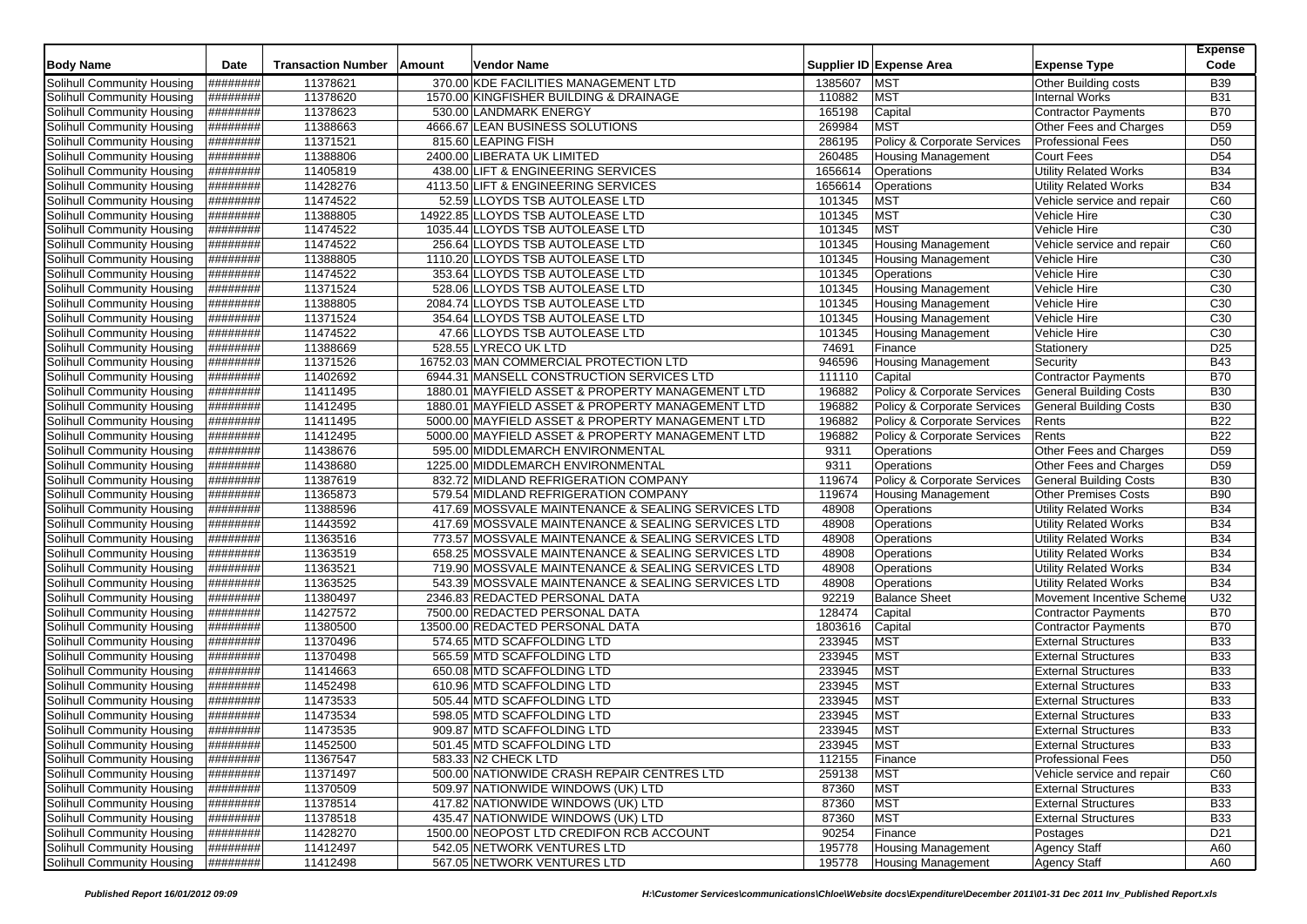| <b>Body Name</b>                  | Date             | <b>Transaction Number</b> | Amount      | Vendor Name                                     |         | Supplier ID Expense Area  | <b>Expense Type</b>          | <b>Expense</b><br>Code |
|-----------------------------------|------------------|---------------------------|-------------|-------------------------------------------------|---------|---------------------------|------------------------------|------------------------|
| Solihull Community Housing        | ########         | 11412499                  |             | 542.05 NETWORK VENTURES LTD                     | 195778  | Housing Management        | <b>Agency Staff</b>          | A60                    |
| Solihull Community Housing        | ########         | 11413651                  |             | 472.46 NETWORK VENTURES LTD                     | 195778  | <b>Housing Management</b> | <b>Agency Staff</b>          | A60                    |
| Solihull Community Housing        | ########         | 11363847                  |             | 435.00 NICHOLLS & CLARKE BUILDING PRODUCTS LTD  | 176278  | <b>MST</b>                | <b>Stocks</b>                | R <sub>10</sub>        |
| Solihull Community Housing        | ########         | 11432923                  |             | 5235.00 NICHOLLS & CLARKE BUILDING PRODUCTS LTD | 176278  | <b>MST</b>                | <b>Stocks</b>                | R <sub>10</sub>        |
| Solihull Community Housing        | ########         | 11378630                  |             | 29034.04 OAKLAND EXCELSIOR                      | 222707  | Capital                   | <b>Contractor Payments</b>   | <b>B70</b>             |
| Solihull Community Housing        | ########         | 11378631                  |             | 33422.89 OAKLAND EXCELSIOR                      | 222707  | Capital                   | <b>Contractor Payments</b>   | <b>B70</b>             |
| Solihull Community Housing        | ########         | 11363853                  |             | 8162.47 PACE PETROLEUM LTD                      | 112230  | <b>MST</b>                | <b>Stocks</b>                | R <sub>10</sub>        |
| Solihull Community Housing        | ########         | 11473514                  |             | 8001.73 PACE PETROLEUM LTD                      | 112230  | <b>MST</b>                | <b>Stocks</b>                | R <sub>10</sub>        |
| Solihull Community Housing        | ########         | 11413653                  |             | 1379.50 PENNINGTON CHOICE LTD                   | 227134  | Operations                | Other Fees and Charges       | D <sub>59</sub>        |
| Solihull Community Housing        | ########         | 11378632                  |             | 1200.00 PHILIP DUNBAVIN ACOUSTICS LTD           | 1790614 | Operations                | Other Fees and Charges       | D <sub>59</sub>        |
| Solihull Community Housing        | ########         | 11388682                  |             | 2754.60 PINNACLE HOUSING LTD                    | 280244  | Finance                   | Cleaning                     | <b>B50</b>             |
| Solihull Community Housing        | <b>H#######</b>  | 11388688                  |             | 2877.02 PINNACLE HOUSING LTD                    | 280244  | Finance                   | Cleaning                     | <b>B50</b>             |
| Solihull Community Housing        | ########         | 11414719                  |             | 54103.41 PINNACLE HOUSING LTD                   | 280244  | <b>Balance Sheet</b>      | Creditors                    | <b>S08</b>             |
| Solihull Community Housing        | ########         | 11414720                  |             | 5410.06 PINNACLE HOUSING LTD                    | 280244  | <b>Balance Sheet</b>      | Creditors                    | <b>S08</b>             |
| Solihull Community Housing        | ########         | 11414721                  |             | 8402.80 PINNACLE HOUSING LTD                    | 280244  | <b>Balance Sheet</b>      | Creditors                    | <b>S08</b>             |
| Solihull Community Housing        | ########         | 11428284                  |             | 54427.04 PINNACLE HOUSING LTD                   | 280244  | <b>Balance Sheet</b>      | Creditors                    | <b>S08</b>             |
| Solihull Community Housing        | ########         | 11371529                  |             | 12773.09 PINNACLE HOUSING LTD                   | 280244  | <b>MST</b>                | Voids                        | <b>B38</b>             |
| Solihull Community Housing        | ########         | 11394568                  |             | 672.50 PRISM MEDICAL UK LIMITED                 | 247609  | <b>MST</b>                | <b>Stocks</b>                | R <sub>10</sub>        |
| Solihull Community Housing        | ########         | 11378634                  |             | 2557.50 QUALITY GAS AUDIT SERVICES LTD          | 118053  | Operations                | <b>Utility Related Works</b> | <b>B34</b>             |
| Solihull Community Housing        | ########         | 11474516                  |             | 1237.50 QUALITY GAS AUDIT SERVICES LTD          | 118053  | Operations                | <b>Utility Related Works</b> | <b>B34</b>             |
| Solihull Community Housing        | ########         | 11363596                  |             | 482.76 R J EVANS KNOWLES & PARTNERS             | 7412    | Operations                | <b>Relocation Costs</b>      | <b>B82</b>             |
| Solihull Community Housing        | ########         | 11436574                  |             | 524.74 R J EVANS KNOWLES & PARTNERS             | 7412    | Capital                   | <b>Contractor Payments</b>   | <b>B70</b>             |
| Solihull Community Housing        | ########         | 11414725                  |             | 500.03 REAL STAFFING GROUP                      | 1844614 | Capital                   | IT Services and consultancy  | D38                    |
| Solihull Community Housing        | <b>H#######</b>  | 11367553                  | 424.51 REED |                                                 | 260459  | <b>MST</b>                | <b>Agency Staff</b>          | A60                    |
| Solihull Community Housing        | ########         | 11388695                  | 424.51 REED |                                                 | 260459  | <b>MST</b>                | <b>Agency Staff</b>          | A60                    |
| Solihull Community Housing        | ########         | 11438706                  | 527.94 REED |                                                 | 260459  | <b>MST</b>                | <b>Agency Staff</b>          | A60                    |
| <b>Solihull Community Housing</b> | ########         | 11438707                  | 889.13 REED |                                                 | 260459  | <b>MST</b>                | <b>Agency Staff</b>          | A60                    |
| Solihull Community Housing        | ########         | 11470512                  | 527.94 REED |                                                 | 260459  | <b>MST</b>                | <b>Agency Staff</b>          | A60                    |
| Solihull Community Housing        | ########         | 11470514                  | 877.27 REED |                                                 | 260459  | <b>MST</b>                | <b>Agency Staff</b>          | A60                    |
| <b>Solihull Community Housing</b> | ########         | 11367556                  | 493.07 REED |                                                 | 260459  | <b>MST</b>                | <b>Agency Staff</b>          | A60                    |
| Solihull Community Housing        | ########         | 11367559                  | 782.43 REED |                                                 | 260459  | <b>MST</b>                | <b>Agency Staff</b>          | A60                    |
| Solihull Community Housing        | ########         | 11367561                  |             | 569.80 REED                                     | 260459  | <b>MST</b>                | <b>Agency Staff</b>          | A60                    |
| Solihull Community Housing        | ########         | 11367562                  | 569.80 REED |                                                 | 260459  | <b>MST</b>                | <b>Agency Staff</b>          | A60                    |
| Solihull Community Housing        | <b>#########</b> | 11367566                  | 532.80 REED |                                                 | 260459  | <b>MST</b>                | <b>Agency Staff</b>          | A60                    |
| Solihull Community Housing        | ########         | 11388707                  | 495.00 REED |                                                 | 260459  | <b>MST</b>                | <b>Agency Staff</b>          | A60                    |
| Solihull Community Housing        | ########         | 11388708                  | 532.80 REED |                                                 | 260459  | <b>MST</b>                | <b>Agency Staff</b>          | A60                    |
| Solihull Community Housing        | ########         | 11388709                  | 636.08 REED |                                                 | 260459  | <b>MST</b>                | <b>Agency Staff</b>          | A60                    |
| Solihull Community Housing        | ########         | 11388710                  | 569.80 REED |                                                 | 260459  | <b>MST</b>                | <b>Agency Staff</b>          | A60                    |
| Solihull Community Housing        | ########         | 11388711                  | 877.27 REED |                                                 | 260459  | <b>MST</b>                | <b>Agency Staff</b>          | A60                    |
| Solihull Community Housing        | <b>H########</b> | 11388712                  | 462.00 REED |                                                 | 260459  | <b>MST</b>                | Agency Staff                 | A60                    |
| <b>Solihull Community Housing</b> | ########         | 11388713                  |             | 493.07 REED                                     | 260459  | <b>MST</b>                | <b>Agency Staff</b>          | A60                    |
| Solihull Community Housing        | ########         | 11438708                  | 593.67 REED |                                                 | 260459  | <b>MST</b>                | <b>Agency Staff</b>          | A60                    |
| Solihull Community Housing        | <b>H#######</b>  | 11438709                  | 569.04 REED |                                                 | 260459  | <b>MST</b>                | Agency Staff                 | A60                    |
| Solihull Community Housing        | ########         | 11438710                  |             | 569.80 REED                                     | 260459  | <b>MST</b>                | <b>Agency Staff</b>          | A60                    |
| Solihull Community Housing        | ########         | 11438711                  | 610.50 REED |                                                 | 260459  | <b>MST</b>                | <b>Agency Staff</b>          | A60                    |
| Solihull Community Housing        | ########         | 11438712                  | 532.80 REED |                                                 | 260459  | <b>MST</b>                | <b>Agency Staff</b>          | A60                    |
| Solihull Community Housing        | ########         | 11438713                  | 493.07 REED |                                                 | 260459  | <b>MST</b>                | <b>Agency Staff</b>          | A60                    |
| Solihull Community Housing        | ########         | 11470523                  | 532.80 REED |                                                 | 260459  | <b>MST</b>                | <b>Agency Staff</b>          | A60                    |
| Solihull Community Housing        | ########         | 11470524                  | 877.27 REED |                                                 | 260459  | <b>MST</b>                | <b>Agency Staff</b>          | A60                    |
| Solihull Community Housing        | ########         | 11470525                  |             | 569.80 REED                                     | 260459  | <b>MST</b>                | <b>Agency Staff</b>          | A60                    |
| Solihull Community Housing        | ########         | 11470526                  |             | 454.89 REED                                     | 260459  | <b>MST</b>                | <b>Agency Staff</b>          | A60                    |
| Solihull Community Housing        | ########         | 11470529                  | 493.07 REED |                                                 | 260459  | <b>MST</b>                | <b>Agency Staff</b>          | A60                    |
| Solihull Community Housing        | ########         | 11440513                  |             | 1198.45 SEVERN TRENT WATER                      | 22561   | Finance                   | Water                        | <b>B12</b>             |
| Solihull Community Housing        | #########        | 11428283                  |             | 1500.80 SHELDON FLOORING LTD                    | 1373611 | <b>Housing Management</b> | <b>Materials</b>             | D <sub>13</sub>        |
|                                   |                  |                           |             |                                                 |         |                           |                              |                        |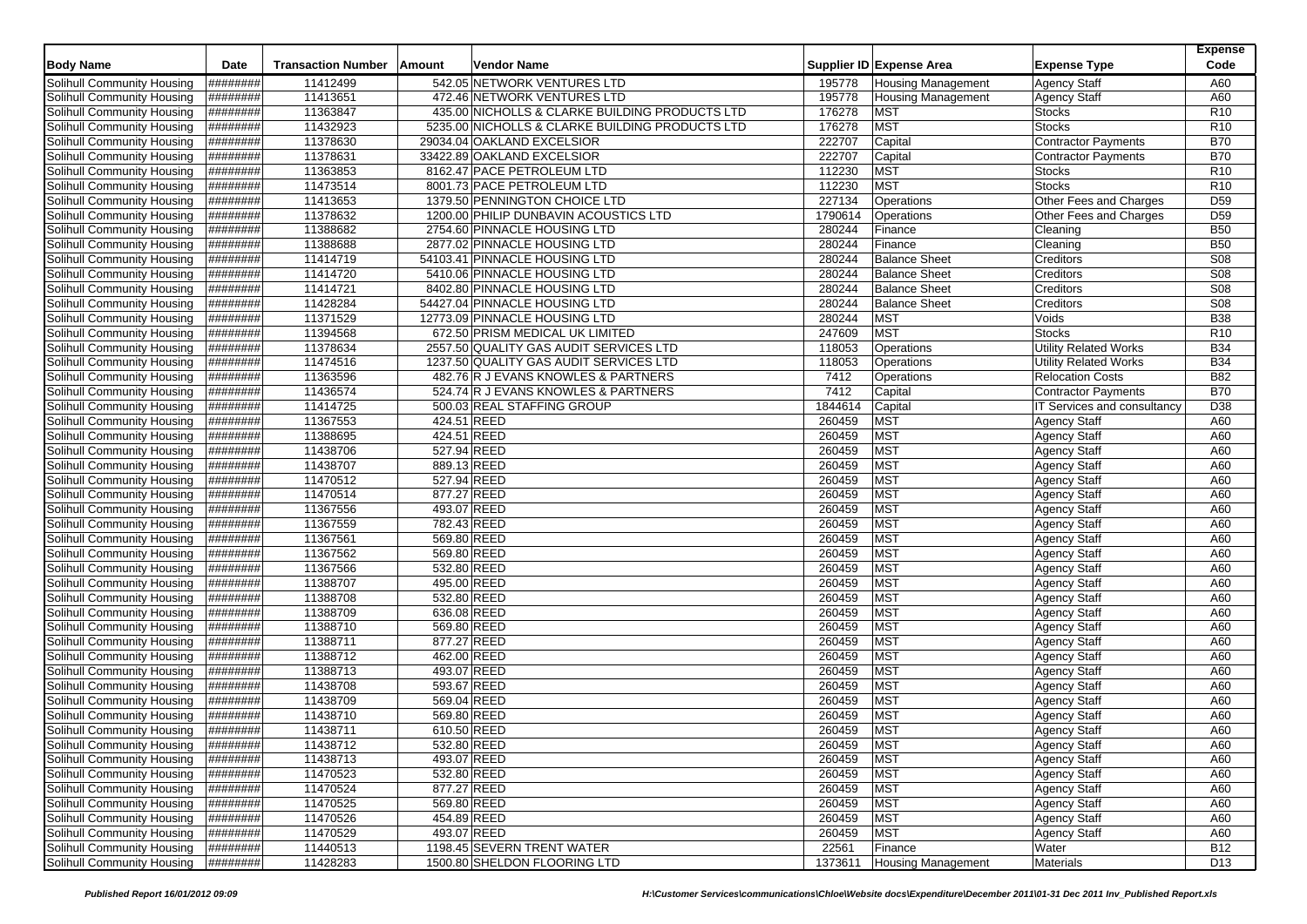| <b>Body Name</b>                                         | Date                 | <b>Transaction Number</b> | Amount | Vendor Name                                                                        |                   | Supplier ID Expense Area      | <b>Expense Type</b>                             | <b>Expense</b><br>Code        |
|----------------------------------------------------------|----------------------|---------------------------|--------|------------------------------------------------------------------------------------|-------------------|-------------------------------|-------------------------------------------------|-------------------------------|
|                                                          |                      |                           |        |                                                                                    |                   |                               |                                                 |                               |
| <b>Solihull Community Housing</b>                        | ########<br>######## | 11371531                  |        | 992.64 SHIFNAL ENVIRONMENTAL SAFETY LTD<br>253.92 SHIFNAL ENVIRONMENTAL SAFETY LTD | 1050596           | <b>MST</b><br><b>MST</b>      | <b>Internal Works</b>                           | <b>B31</b>                    |
| Solihull Community Housing                               | ########             | 11371531<br>11388718      |        | 2776.51 SITEXORBIS                                                                 | 1050596<br>234075 | Policy & Corporate Services   | <b>Internal Works</b><br>Other Fees and Charges | <b>B31</b><br>D <sub>59</sub> |
| Solihull Community Housing<br>Solihull Community Housing | ########             | 11365932                  |        | 1598.00 SOLIHULL COLLEGE                                                           | 7876              | Policy & Corporate Services   |                                                 | A80                           |
| Solihull Community Housing                               | ########             | 11365499                  |        | 1000.00 SOLIHULL COMMUNITY HOUSING                                                 | 102685            | <b>Housing Management</b>     | Training<br><b>Tenant Expenses</b>              | D61                           |
| Solihull Community Housing                               | ########             | 11380498                  |        | 653.17 SOLIHULL MBC                                                                | 80026             | <b>Balance Sheet</b>          | Movement Incentive Scheme                       | U32                           |
| Solihull Community Housing                               | ########             | 11378547                  |        | 28075.74 SOLIHULL MBC                                                              | 9466              | <b>Balance Sheet</b>          | Creditor: Solihull MBC                          | <b>S09</b>                    |
| Solihull Community Housing                               | ########             | 11378547                  |        | 20958.47 SOLIHULL MBC                                                              | 9466              | <b>Balance Sheet</b>          | Creditor: Solihull MBC                          | <b>S09</b>                    |
| Solihull Community Housing                               | ########             | 11378547                  |        | 300.00 SOLIHULL MBC                                                                | 9466              | <b>Balance Sheet</b>          | Creditor: Solihull MBC                          | <b>S09</b>                    |
| Solihull Community Housing                               | ########             | 11378547                  |        | 15257.41 SOLIHULL MBC                                                              | 9466              | <b>Balance Sheet</b>          | Creditor: Solihull MBC                          | S <sub>09</sub>               |
| Solihull Community Housing                               | ########             | 11378657                  |        | 73823.10 SOLIHULL MBC                                                              | 9466              | <b>Balance Sheet</b>          | Creditor: Solihull MBC                          | <b>S09</b>                    |
| Solihull Community Housing                               | <b>H#######</b>      | 11378657                  |        | 15337.93 SOLIHULL MBC                                                              | 9466              | <b>Balance Sheet</b>          | Creditor: Solihull MBC                          | <b>S09</b>                    |
| Solihull Community Housing                               | ########             | 11369497                  |        | 14651.60 SOUTHERN ELECTRIC PLC                                                     | 76903             | <b>Balance Sheet</b>          | Creditors                                       | <b>S08</b>                    |
| Solihull Community Housing                               | <b>#########</b>     | 11369497                  |        | 24.45 SOUTHERN ELECTRIC PLC                                                        | 76903             | <b>Balance Sheet</b>          | Creditors                                       | <b>S08</b>                    |
| Solihull Community Housing                               | ########             | 11371504                  |        | 31192.30 SOUTHERN ELECTRIC PLC                                                     | 76903             | <b>Balance Sheet</b>          | Creditors                                       | <b>S08</b>                    |
| Solihull Community Housing                               | <b>#########</b>     | 11371504                  |        | 1.19 SOUTHERN ELECTRIC PLC                                                         | 76903             | <b>Balance Sheet</b>          | Creditors                                       | <b>S08</b>                    |
| Solihull Community Housing                               | ########             | 11439541                  |        | 3760.84 SOUTHERN ELECTRIC PLC                                                      | 76903             | <b>Balance Sheet</b>          | Creditors                                       | <b>S08</b>                    |
| Solihull Community Housing                               | ########             | 11439543                  |        | 36312.47 SOUTHERN ELECTRIC PLC                                                     | 76903             | <b>Balance Sheet</b>          | Creditors                                       | <b>S08</b>                    |
| Solihull Community Housing                               | ########             | 11388810                  |        | 16250.00 STEVEN J BAKER CLIENTS A/C                                                | 165418            | Operations                    | Rents                                           | <b>B22</b>                    |
| Solihull Community Housing                               | ########             | 11363604                  |        | 3944.03 SUPERIOR PLUMBING INSTALLATION LTD                                         | 8091              | Operations                    | <b>Utility Related Works</b>                    | <b>B34</b>                    |
| Solihull Community Housing                               | ########             | 11367571                  |        | 2567.59 SUPERIOR PLUMBING INSTALLATION LTD                                         | 8091              | Operations                    | <b>Utility Related Works</b>                    | <b>B34</b>                    |
| Solihull Community Housing                               | ########             | 11371544                  |        | 2567.59 SUPERIOR PLUMBING INSTALLATION LTD                                         | 8091              | Operations                    | <b>Utility Related Works</b>                    | <b>B34</b>                    |
| Solihull Community Housing                               | ########             | 11378642                  |        | 2752.88 SUPERIOR PLUMBING INSTALLATION LTD                                         | 8091              | Operations                    | <b>Utility Related Works</b>                    | <b>B34</b>                    |
| Solihull Community Housing                               | ########             | 11378648                  |        | 2117.60 SUPERIOR PLUMBING INSTALLATION LTD                                         | 8091              | Operations                    | <b>Utility Related Works</b>                    | <b>B34</b>                    |
| Solihull Community Housing                               | <b>H#######</b>      | 11388732                  |        | 1851.62 SUPERIOR PLUMBING INSTALLATION LTD                                         | 8091              | Operations                    | <b>Utility Related Works</b>                    | <b>B34</b>                    |
| Solihull Community Housing                               | <b>H########</b>     | 11371535                  |        | 43636.72 SUPERIOR PLUMBING INSTALLATION LTD                                        | 8091              | Operations                    | <b>Utility Related Works</b>                    | <b>B34</b>                    |
| <b>Solihull Community Housing</b>                        | ########             | 11367572                  |        | 684.67 SUPERIOR PLUMBING INSTALLATION LTD                                          | 8091              | Operations                    | <b>Utility Related Works</b>                    | <b>B34</b>                    |
| Solihull Community Housing                               | ########             | 11474515                  |        | 1369.34 SUPERIOR PLUMBING INSTALLATION LTD                                         | 8091              | Operations                    | <b>Utility Related Works</b>                    | <b>B34</b>                    |
| Solihull Community Housing                               | ########             | 11378650                  |        | 370.30 SUPERIOR PLUMBING INSTALLATION LTD                                          | 8091              | <b>MST</b>                    | Voids                                           | <b>B38</b>                    |
| Solihull Community Housing                               | ########             | 11378654                  |        | 240.56 SUPERIOR PLUMBING INSTALLATION LTD                                          | 8091              | <b>MST</b>                    | Voids                                           | <b>B38</b>                    |
| Solihull Community Housing                               | ########             | 11378650                  |        | 767.05 SUPERIOR PLUMBING INSTALLATION LTD                                          | 8091              | <b>MST</b>                    | Voids                                           | <b>B38</b>                    |
| Solihull Community Housing                               | ########             | 11378654                  |        | 451.05 SUPERIOR PLUMBING INSTALLATION LTD                                          | 8091              | <b>MST</b>                    | Voids                                           | <b>B38</b>                    |
| Solihull Community Housing                               | ########             | 11371548                  |        | 1005.10 SUPERIOR PLUMBING INSTALLATION LTD                                         | 8091              | <b>MST</b>                    | <b>Internal Works</b>                           | <b>B31</b>                    |
| Solihull Community Housing                               | ########             | 11371551                  |        | 1022.38 SUPERIOR PLUMBING INSTALLATION LTD                                         | 8091              | <b>MST</b>                    | <b>Internal Works</b>                           | <b>B31</b>                    |
| Solihull Community Housing                               | ########             | 11363856                  |        | 770.15 SUPRA UK LTD                                                                | 73055             | <b>MST</b>                    | Stocks                                          | R <sub>10</sub>               |
| Solihull Community Housing                               | ########             | 11473526                  |        | 517.93 SUPRA UK LTD                                                                | 73055             | <b>MST</b>                    | Stocks                                          | R <sub>10</sub>               |
| Solihull Community Housing                               | ########             | 11394573                  |        | 1261.31 SYMPHONY                                                                   | 199561            | <b>MST</b>                    | <b>Stocks</b>                                   | R <sub>10</sub>               |
| Solihull Community Housing                               | ########             | 11432926                  |        | 1008.76 SYMPHONY                                                                   | 199561            | <b>MST</b>                    | Stocks                                          | R <sub>10</sub>               |
| Solihull Community Housing                               | ########             | 11432931                  |        | 453.09 SYMPHONY                                                                    | 199561            | <b>MST</b>                    | <b>Stocks</b>                                   | R <sub>10</sub>               |
| Solihull Community Housing                               | ########             | 11364605                  |        | 1457.73 THE BECK CO LTD                                                            | 8207              | <b>MST</b>                    | <b>Stocks</b>                                   | R <sub>10</sub>               |
| <b>Solihull Community Housing</b>                        | ########             | 11364613                  |        | 780.48 THE BECK CO LTD                                                             | 8207              | <b>MST</b>                    | <b>Stocks</b>                                   | R <sub>10</sub>               |
| Solihull Community Housing                               | ########             | 11364616                  |        | 1524.57 THE BECK CO LTD                                                            | 8207              | <b>MST</b>                    | <b>Stocks</b>                                   | R <sub>10</sub>               |
| Solihull Community Housing                               | <b>H#######</b>      | 11364617                  |        | 2124.07 THE BECK CO LTD                                                            | 8207              | <b>MST</b>                    | Stocks                                          | R <sub>10</sub>               |
| Solihull Community Housing                               | ########             | 11391510                  |        | 609.65 THE BECK CO LTD                                                             | 8207              | <b>MST</b>                    | <b>Stocks</b>                                   | R <sub>10</sub>               |
| Solihull Community Housing                               | #########            | 11391514                  |        | 1118.26 THE BECK CO LTD                                                            | 8207              | <b>MST</b>                    | <b>Stocks</b>                                   | R <sub>10</sub>               |
| Solihull Community Housing                               | ########<br>######## | 11392498                  |        | 590.80 THE BECK CO LTD                                                             | 8207              | <b>MST</b>                    | Stocks                                          | R <sub>10</sub>               |
| Solihull Community Housing                               |                      | 11432870                  |        | 630.23 THE BECK CO LTD                                                             | 8207              | <b>MST</b>                    | <b>Stocks</b>                                   | R <sub>10</sub>               |
| Solihull Community Housing                               | <b>H#######</b>      | 11471752                  |        | 1303.95 THE BECK CO LTD<br>1477.00 THE BECK CO LTD                                 | 8207              | <b>MST</b>                    | <b>Stocks</b>                                   | R <sub>10</sub>               |
| Solihull Community Housing<br>Solihull Community Housing | ########<br>######## | 11471753<br>11440519      |        | 594.75 THE DANWOOD GROUP LTD                                                       | 8207<br>251165    | <b>MST</b><br>Finance         | <b>Stocks</b><br><b>ICT Consumables</b>         | R <sub>10</sub><br>D33        |
| Solihull Community Housing                               | ########             | 11365495                  |        | 728.00 THE FOREST HOTEL                                                            | 267927            | <b>Central Administration</b> | Training                                        | A80                           |
| Solihull Community Housing                               | ########             | 11378667                  |        | 5727.50 THE KNIGHT PARTNERSHIP                                                     | 213344            | Finance                       | Agency Staff                                    | A60                           |
| Solihull Community Housing                               | #########            | 11413668                  |        | 1360.70 TYRER BUILDING CONTRACTORS                                                 | 104269            | Capital                       | <b>Contractor Payments</b>                      | <b>B70</b>                    |
| Solihull Community Housing                               | ########             | 11388735                  |        | 428.00 TYRER BUILDING CONTRACTORS                                                  | 104269            | <b>MST</b>                    | <b>External Structures</b>                      | <b>B33</b>                    |
|                                                          |                      |                           |        |                                                                                    |                   |                               |                                                 |                               |